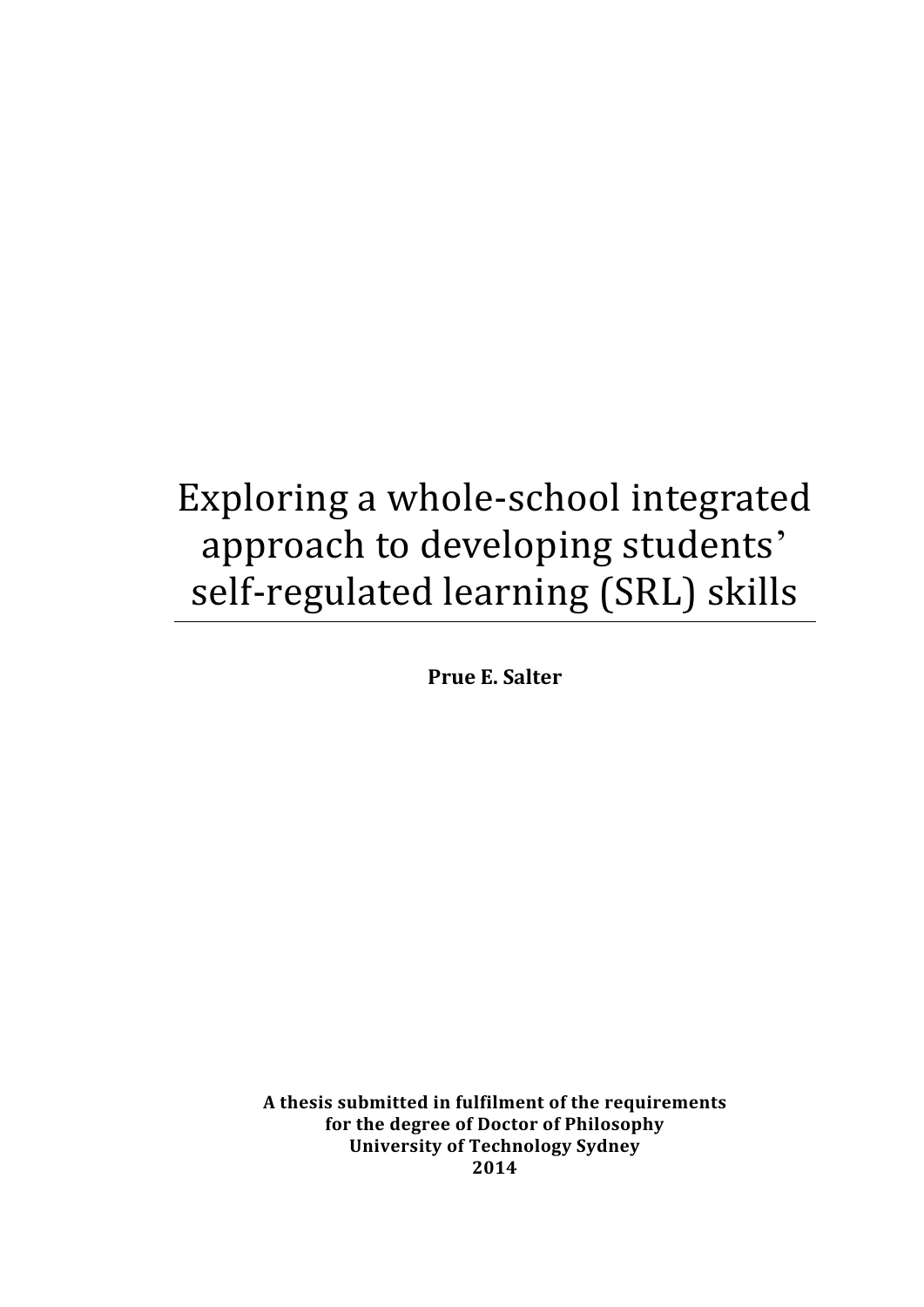# Certificate of Authorship / **Originality**

I certify that the work in this thesis has not been previously submitted for a degree nor has it been submitted as part of requirements for a degree except as fully acknowledged within the text.

I also certify that the thesis has been written by me. Any help that I have received in my research work and the preparation of the thesis itself has been acknowledged. In addition, I certify that all information sources and literature used are indicated in the thesis.

**Signature of Student: \_\_\_\_\_\_\_\_\_\_\_\_\_\_\_\_\_\_\_\_\_\_\_\_\_\_\_\_\_\_\_\_\_\_\_\_\_\_\_\_\_\_\_\_**

**Date: \_\_\_\_\_\_\_\_\_\_\_\_\_\_\_\_\_\_\_\_\_\_\_\_\_\_\_**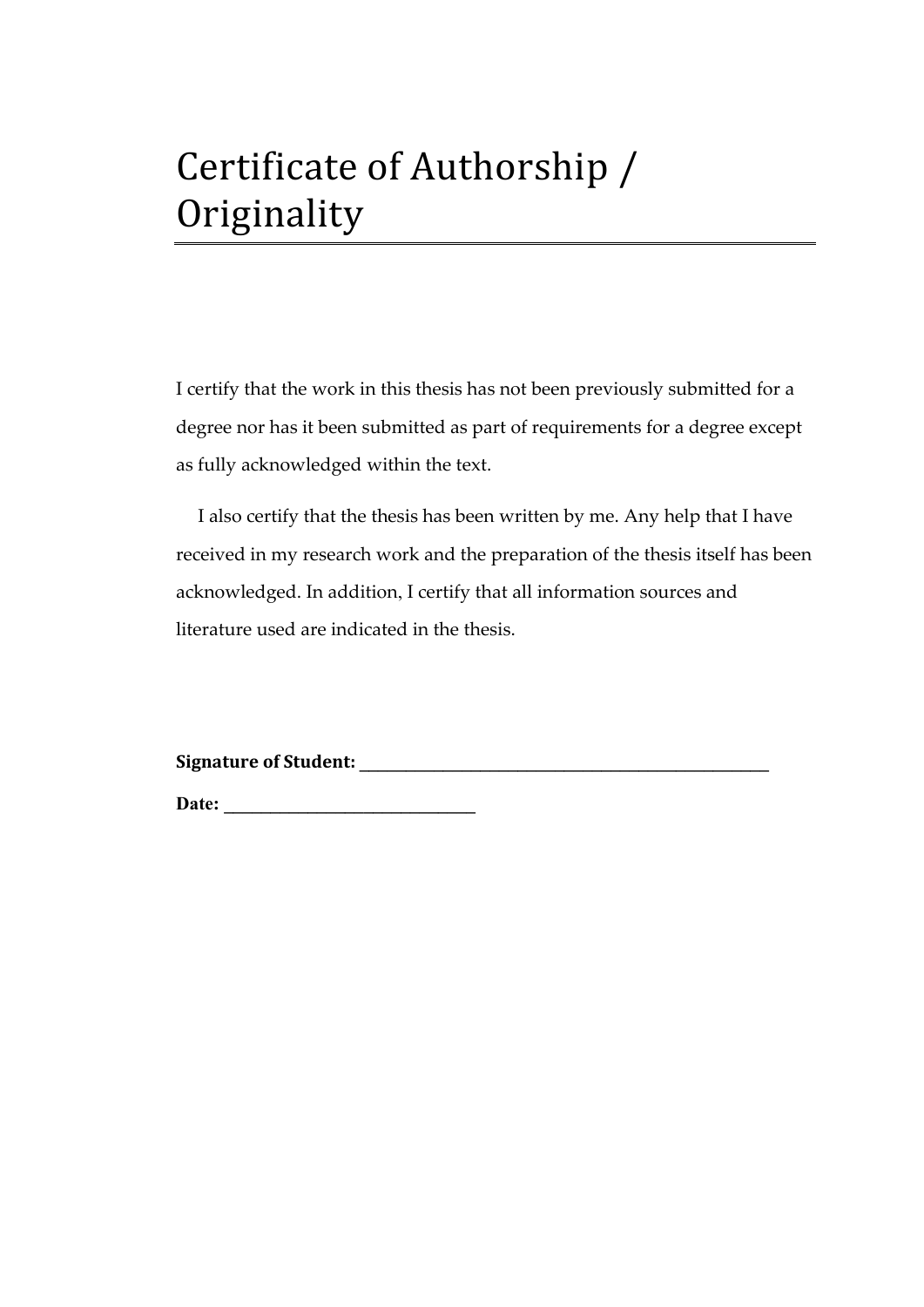#### Acknowledgements

I would like to thank the many people who supported me on my doctoral journey.

Thanks first and foremost to my supervisor Dr Matthew Kearney, who gave me the space to work in my own way and own style, who was never too busy to provide feedback in a timely manner and who insisted I prepare conference papers based on my analysis. This was a masterful move, resulting in great leaps forward in short spaces of time. Thanks to UTS and Kitty Te Riele, whose superb first year doctoral program for FASS students provided immeasurable support. Unlike many students in other institutions I never felt alone and was provided with countless workshops and opportunities to hone my research skills.

I would also like to acknowledge the professional editing and formatting services provided by Suzanne Eggins from UTS who provided copyediting and proofreading services according to the guidelines laid out in the university-endorsed national 'Guidelines for editing research theses'.

Two special people who have been with me along every step of this journey since our first day of the doctoral induction are Carmel Patterson and Susanne Franciso. From Skype calls every few weeks, to listening to one another's presentations multiple times, to Devonshire teas in Canberra, it has been a great comfort having this small group to provide constant support nothing compares to the understanding of someone going through the same thing. Thanks also to Bron, Sarah, Bronwyn, Kirrily, Amanda, Ingrid and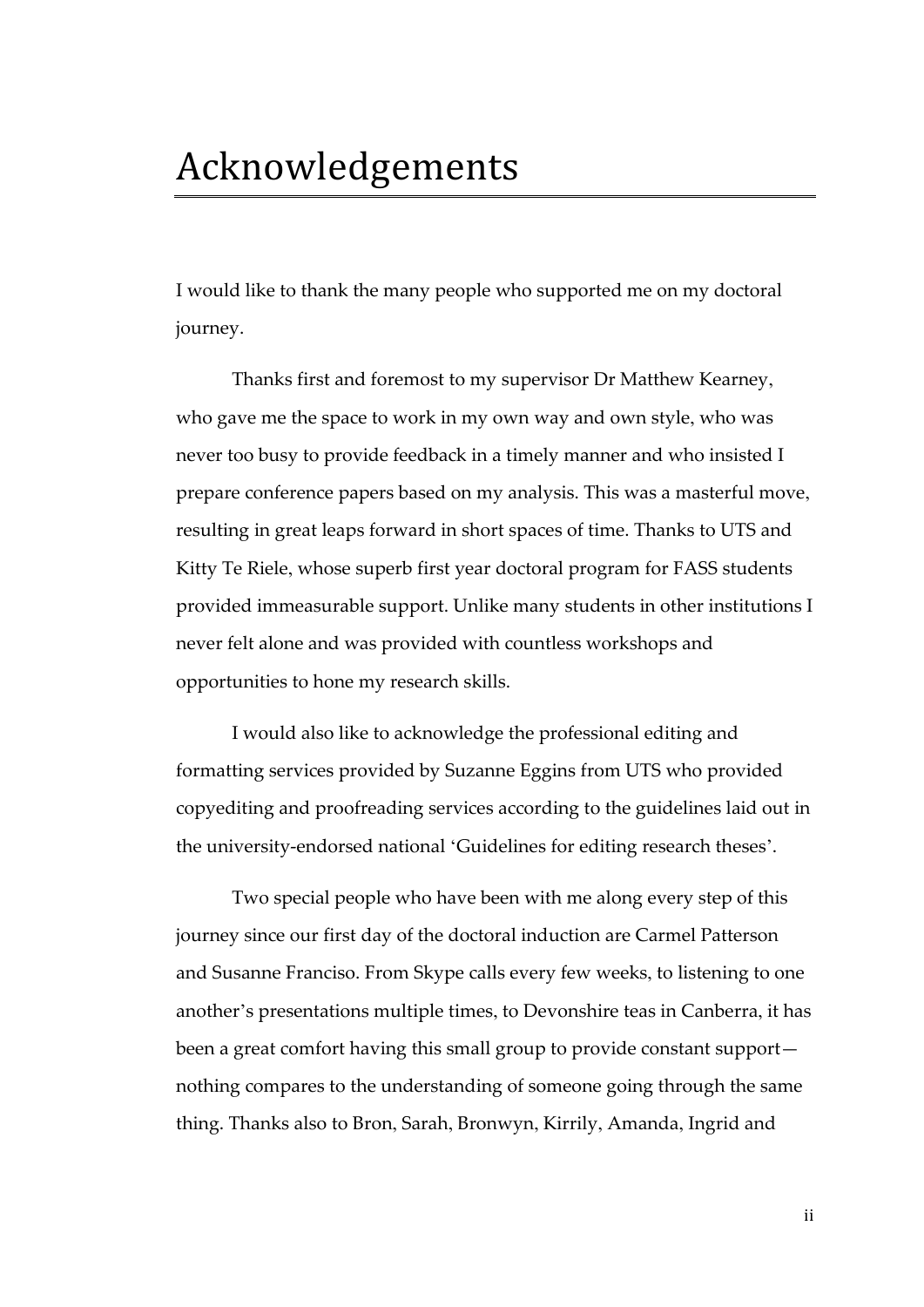Sandra, fellow travellers on the doctoral path. And to Leah for a mammoth proofing effort in the final countdown.

Thanks to the schools who participated in phase 1, and in particular the case school, who so generously shared their story with me. The Principal of the case school and the changes he has implemented are truly inspiring, almost enough to make me want to return to teaching for the chance of working with him. Almost, but not quite.

Last but not least, thanks to Mark Petersen and Annette Salter. From endless proofing, to encouragement, to cups of tea, these two have been my constant cheer squad and had unwavering faith that I could complete this project. I could not have done it without you.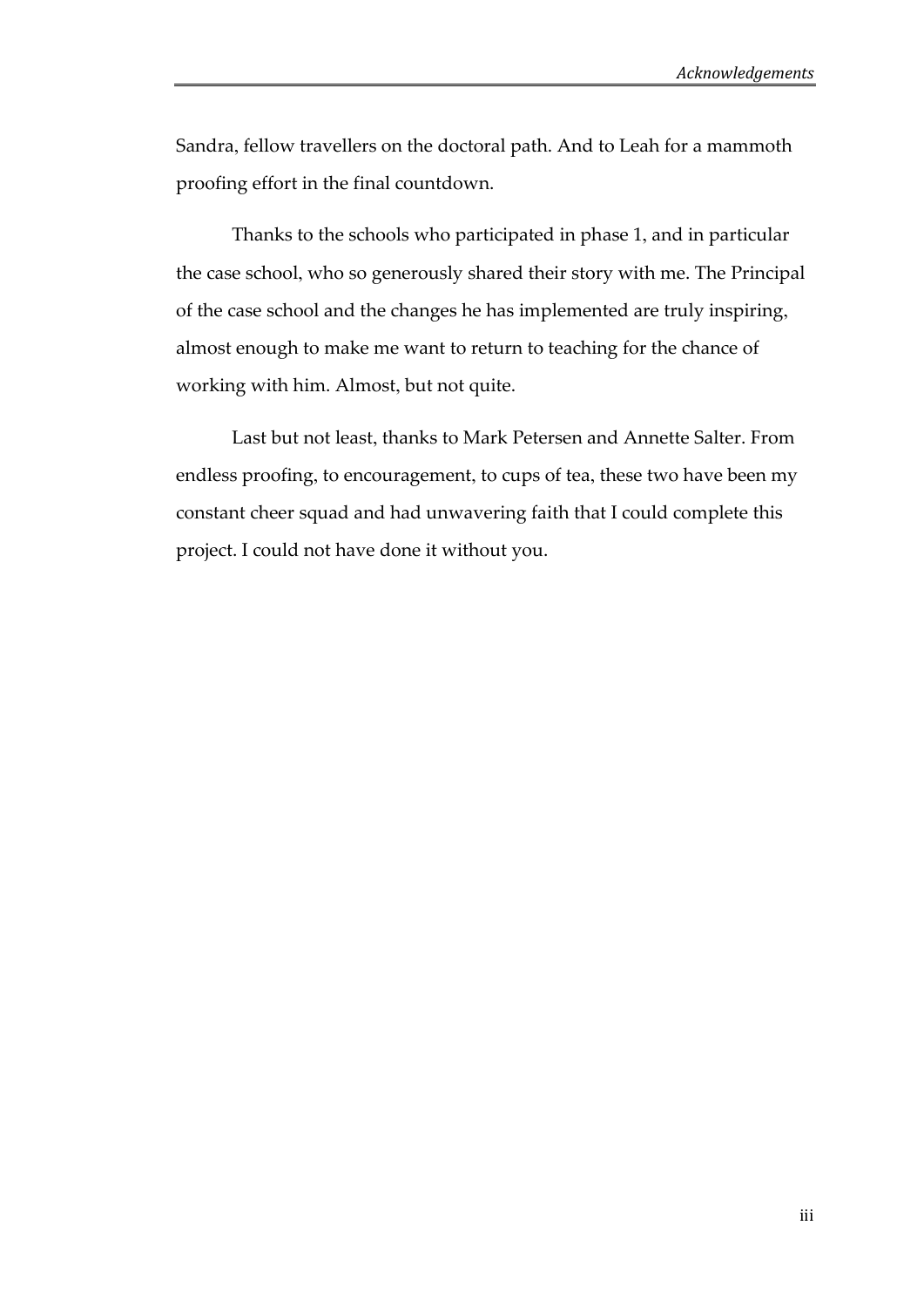# Author publications and presentations

- Salter, P. (2010). Developing self-regulated learners: Exploring the role of secondary schools. Paper presented at the *Australian Association for Research in Education Conference.* Melbourne, Australia.
- Salter, P. (2010). Exploring the role of secondary schools. Poster presented at the *NSW IeR Student Research Conference*. Sydney, Australia.
- Salter, P. (2011). Developing self-regulated learners: Exploring the role of secondary schools. Poster presented at *The Teacher's Guild of New South Wales Annual Poster Presentation Lecture Evening (APPLE).* Sydney, Australia.
- Salter, P. (2012). Developing self-regulated learners in secondary schools. In J. Wright (Ed.), *Proceedings of AARE Conference 2012*. Sydney, Australia: Australian Association for Research in Education. Retrieved February 27, 2013, from http://www.aare.edu.au/publicationsdatabase.php/7086/developing-self-regulated-learners-in-secondaryschools
- Salter, P. (2013). (BEST PAPER AWARD) Helping or hindering? Technology's impact on secondary students' self-regulated learning. In J. Herrington et al. (Eds.), *Proceedings of World Conference on Educational Multimedia, Hypermedia and Telecommunications 2013* (pp. 2271-2280). Chesapeake, VA: AACE. Retrieved August 22, 2013, from http://www.editlib.org/p/112288

Salter, P. (2013). Whose role is it to develop secondary students as selfregulated learners? A study exploring student, parent and teacher perceptions? In J. Haldane (Ed.), *Proceedings of The Asian Conference on Education 2013* (pp. 474-487). Nagoya, Japan: IAOFOR. Retrieved January 23, 2014, from http://iafor.org/Proceedings/ACE/ACE2013\_proceedings.pdf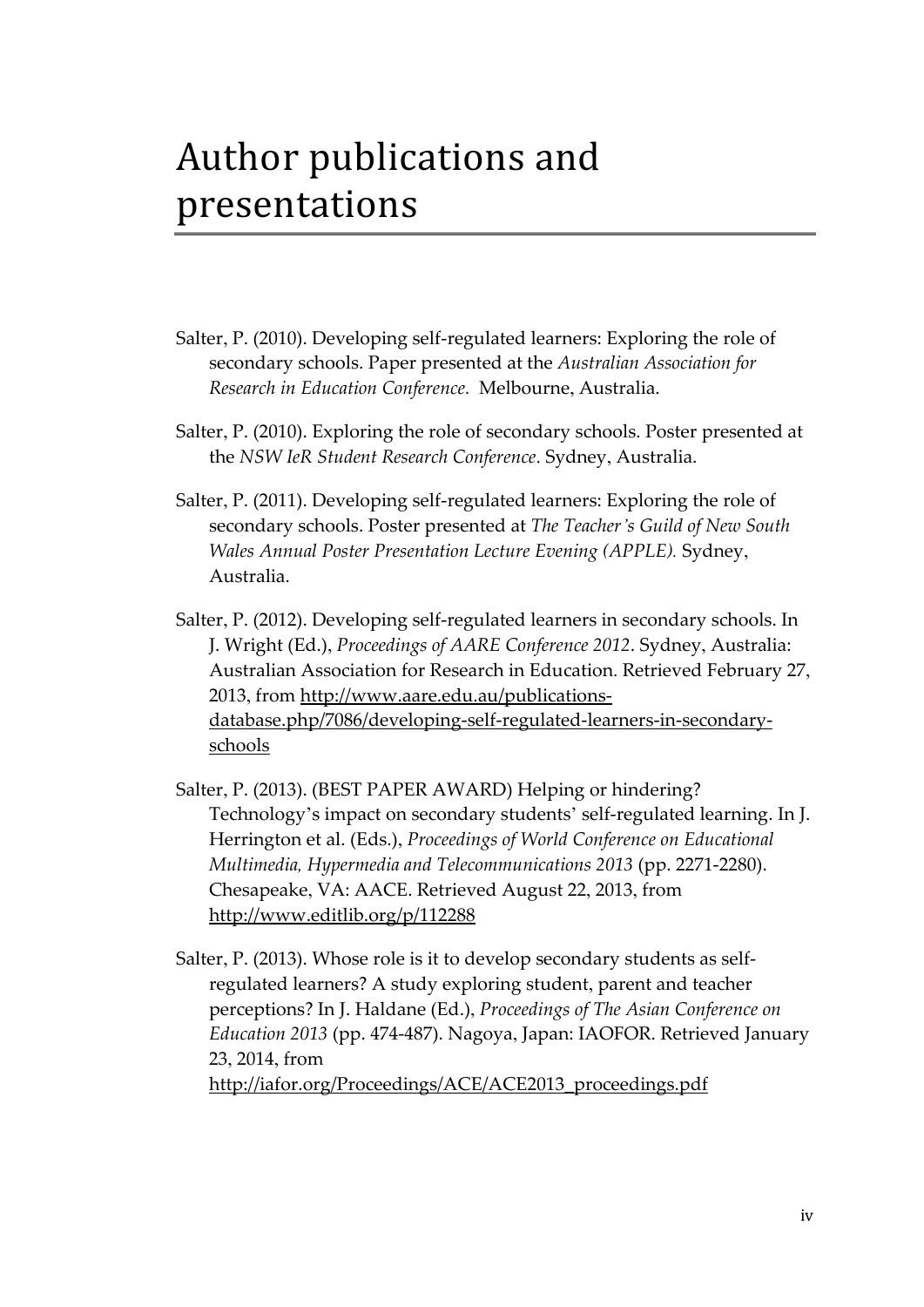# Contents

| <b>CHAPTER 2 CONCEPTUAL FRAMEWORK AND RELATED LITERATURE 29</b>                           |  |
|-------------------------------------------------------------------------------------------|--|
|                                                                                           |  |
|                                                                                           |  |
|                                                                                           |  |
|                                                                                           |  |
|                                                                                           |  |
|                                                                                           |  |
|                                                                                           |  |
|                                                                                           |  |
|                                                                                           |  |
|                                                                                           |  |
|                                                                                           |  |
|                                                                                           |  |
|                                                                                           |  |
|                                                                                           |  |
| <b>CHAPTER 4 SCHOOL APPROACHES TO DEVELOPING STUDENTS' SRL</b>                            |  |
|                                                                                           |  |
|                                                                                           |  |
|                                                                                           |  |
|                                                                                           |  |
| <b>CHAPTER 5 TOWARDS A WHOLE-SCHOOL APPROACH TO DEVELOPING</b>                            |  |
|                                                                                           |  |
|                                                                                           |  |
|                                                                                           |  |
| 5.3 Building teacher expectations and student belief in students' academic capability 147 |  |
|                                                                                           |  |
|                                                                                           |  |
|                                                                                           |  |
| 5.7 Embedding opportunities for students to reflect on their SRL skills development       |  |
|                                                                                           |  |
|                                                                                           |  |
|                                                                                           |  |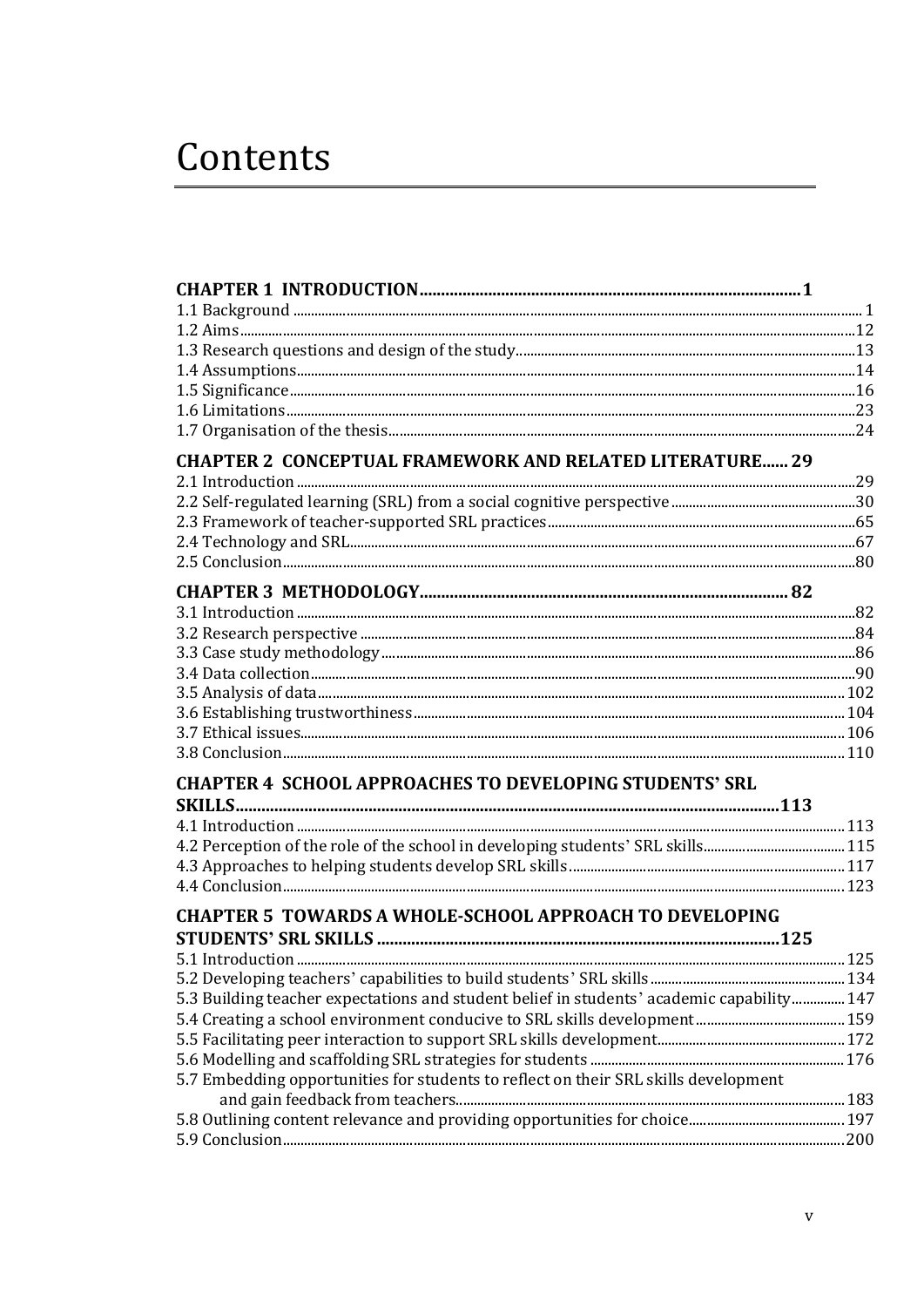| <b>CHAPTER 6 PERCEPTIONS OF KEY RESPONSIBILITIES FOR</b>                                                                                                                      |  |
|-------------------------------------------------------------------------------------------------------------------------------------------------------------------------------|--|
|                                                                                                                                                                               |  |
|                                                                                                                                                                               |  |
| 6.2 Parents' perceptions of whose role it is to help students develop SRL skills 206                                                                                          |  |
| 6.3 Students' perceptions of whose role it is to help students develop SRL skills 209<br>6.4 Teachers' perceptions of whose role it is to help students develop SRL skills212 |  |
|                                                                                                                                                                               |  |
|                                                                                                                                                                               |  |
|                                                                                                                                                                               |  |
| <b>CHAPTER 7 PERCEPTIONS OF THE IMPACT OF TECHNOLOGY ON SRL 221</b>                                                                                                           |  |
|                                                                                                                                                                               |  |
|                                                                                                                                                                               |  |
| 7.4 Comparison of students' and parents' perceptions of the impact of technology on                                                                                           |  |
|                                                                                                                                                                               |  |
|                                                                                                                                                                               |  |
|                                                                                                                                                                               |  |
|                                                                                                                                                                               |  |
|                                                                                                                                                                               |  |
|                                                                                                                                                                               |  |
|                                                                                                                                                                               |  |
|                                                                                                                                                                               |  |
|                                                                                                                                                                               |  |
|                                                                                                                                                                               |  |
|                                                                                                                                                                               |  |
|                                                                                                                                                                               |  |
|                                                                                                                                                                               |  |
|                                                                                                                                                                               |  |
|                                                                                                                                                                               |  |
|                                                                                                                                                                               |  |
|                                                                                                                                                                               |  |
|                                                                                                                                                                               |  |
|                                                                                                                                                                               |  |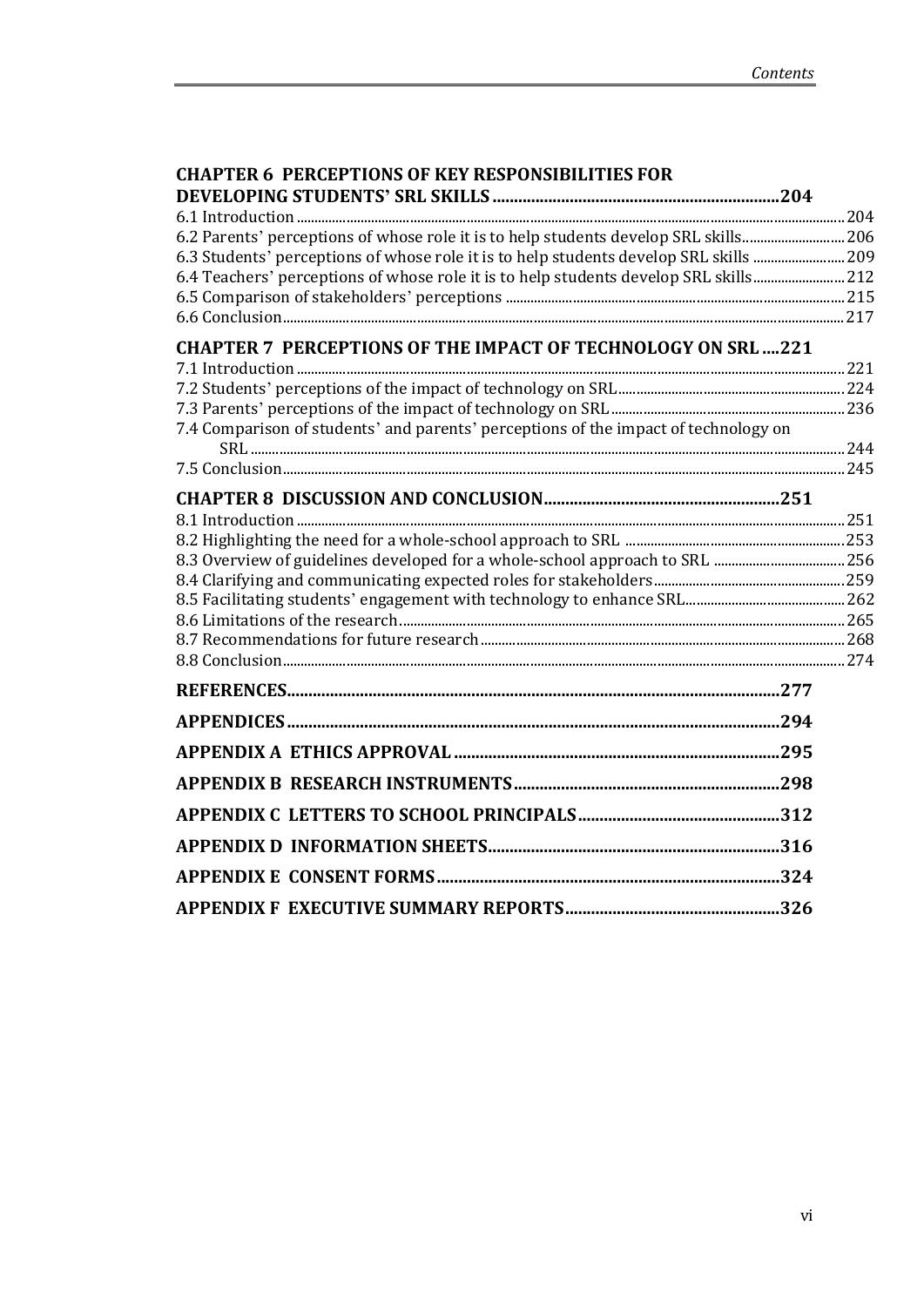## List of Tables

| Table 2.2: Sample of targeted intervention studies from the field of SRL  45      |  |
|-----------------------------------------------------------------------------------|--|
|                                                                                   |  |
| Table 2.4: Framework synthesising existing literature on recommendations for      |  |
|                                                                                   |  |
|                                                                                   |  |
| Table 4.1: Summary of approaches taken to developing students' SRL skills 118-119 |  |
| Table 5.1: Overview of guidelines emerging from this study for a whole-school     |  |
|                                                                                   |  |
| Table 8.1: Guidelines for an integrated whole-school approach to helping students |  |
|                                                                                   |  |
|                                                                                   |  |

## List of Figures

| 40                                                                                    |
|---------------------------------------------------------------------------------------|
| Figure 4.1: Participant perceptions of the role of the school in developing students' |
| 116                                                                                   |
| Figure 4.2: Approaches taken by schools to helping students develop SRL skills 117    |
| Figure 6.1: Parents' perceptions of whose role it is to develop SRL skills<br>.207    |
|                                                                                       |
| Figure 6.3: Teachers' perceptions of whose role it is to develop SRL skills 213       |
| Figure 6.4: Comparison between parent, student and teacher perceptions on whose       |
| 216                                                                                   |
| Figure 7.1: Students' perceptions of the impact of technology on SRL<br>225           |
| Figure 7.2: Students' negative perceptions of the impact of technology on SRL<br>226  |
| Figure 7.3: Students' positive perceptions of the impact of technology on SRL<br>230  |
| 236                                                                                   |
| Figure 7.5: Parents' negative perceptions of the impact of technology on SRL<br>237   |
| Figure 7.6: Parents' positive perceptions of the impact of technology on SRL<br>241   |
| Figure 7.7: Comparison of parents' and students' perceptions of the impact of         |
| 244                                                                                   |

## Abbreviations

| SRL        | Self-Regulated Learning           |
|------------|-----------------------------------|
| <b>TED</b> | <b>Teaching Enrichment Days</b>   |
| <b>HPF</b> | Highlight, Peer Sharing, Feedback |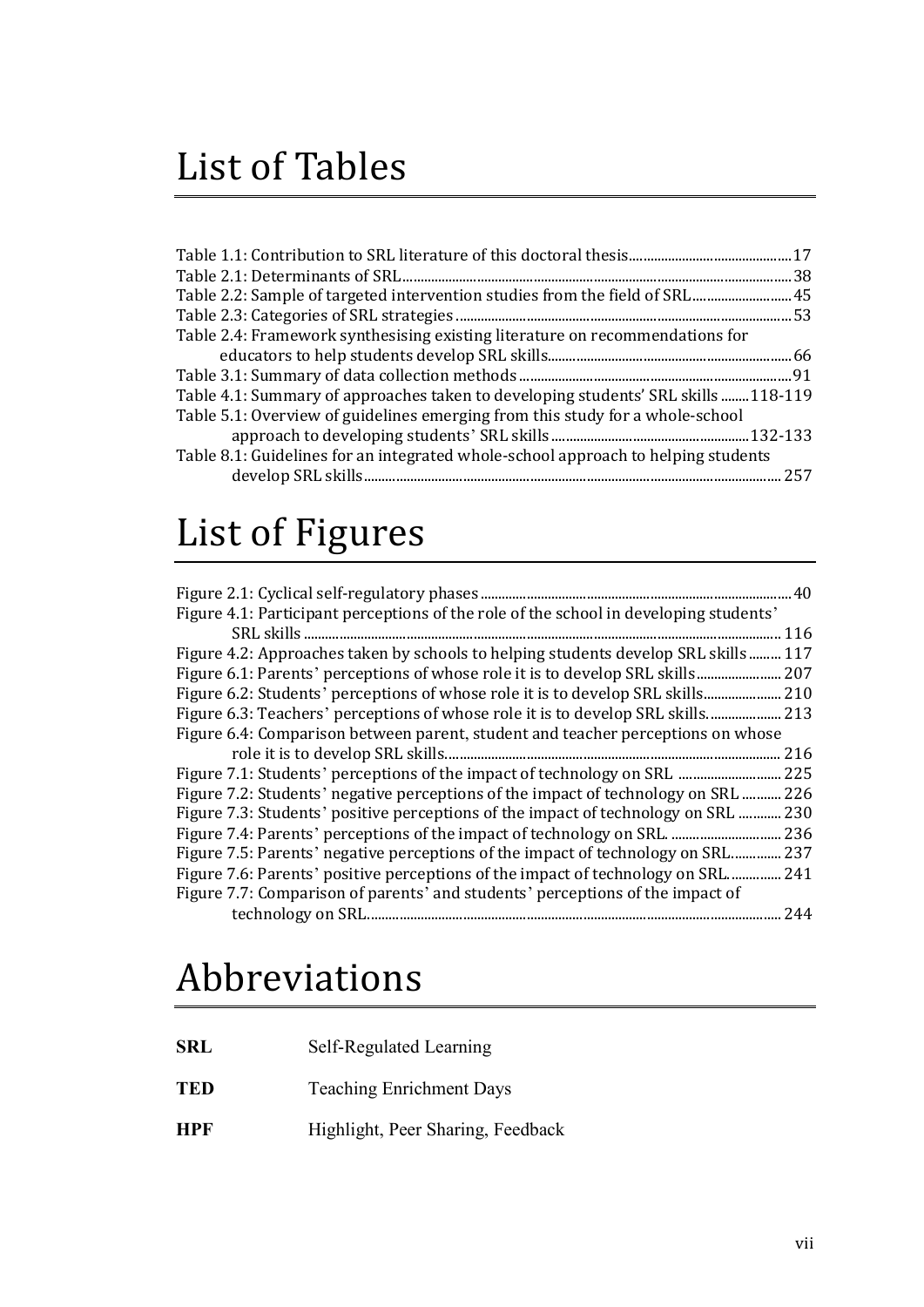The thesis explores how secondary schools can embrace a whole-school integrated approach to helping students develop self-regulated learning (SRL) skills. In addition to investigating how a sample of Australian secondary schools currently approach SRL skills development, the study also examines teachers', students' and parents' perceptions of who is responsible for SRL skills development and perceptions of the impact of technology on students' SRL skills.

Following an initial online survey of 54 Australian secondary schools in the Sydney region, the study used purposive sampling to select a best practice case school for detailed investigation. The case school demonstrated strong evidence of a systematic whole-school approach to developing students' SRL skills. To obtain multiple perceptions and to verify interpretations, case school data was collected through semi-structured interviews, questionnaires and document gathering. Qualitative analysis produced a rich, contextualised description of the case school, supported by insights from the quantitative data.